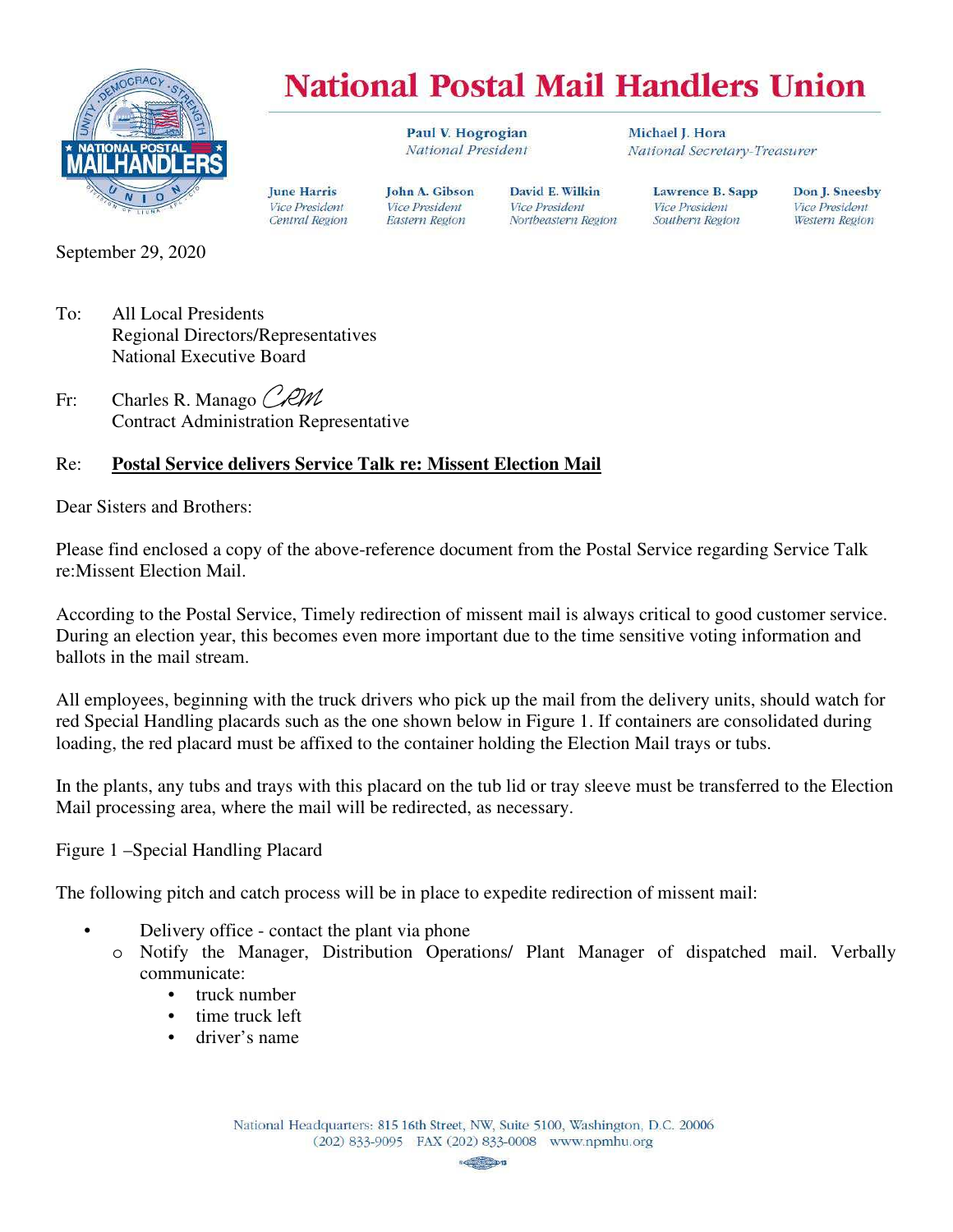

## **National Postal Mail Handlers Union**

Paul V. Hogrogian National President

John A. Gibson

**Vice President** 

Michael J. Hora National Secretary-Treasurer

Central Region Eastern Region

David E. Wilkin **Vice President** Northeastern Region Lawrence B. Sapp **Vice President** Southern Region

Don J. Sneesby **Vice President** Western Region

• Delivery office - send an email:

**June Harris** 

**Vice President** 

- **Include: Plant manager/supervisor, POOM, Postmaster, Local Political Mail Coordinator,** Manager, Distribution Operations. Include:
	- time the call was placed
	- who they spoke with
	- type of container the mail is in (i.e. a flat tub in an APC)
- Plant replies "to all" via email to include:
	- when the truck arrived
	- who handled the mail (Supervisor/MDO name)
	- time mail was processed

Thank you for doing your part every day to ensure a successful election year.

Please disseminate this information, as you deem appropriate and should you have any questions, or comments and/or suggestions regarding the above, please contact this office or forward your responses to the Contract Administration Department.

Cc: Paul V. Hogrogian, National President Michael J. Hora, National Secretary-Treasurer Teresa L. Harmon, Manager Contract Administration